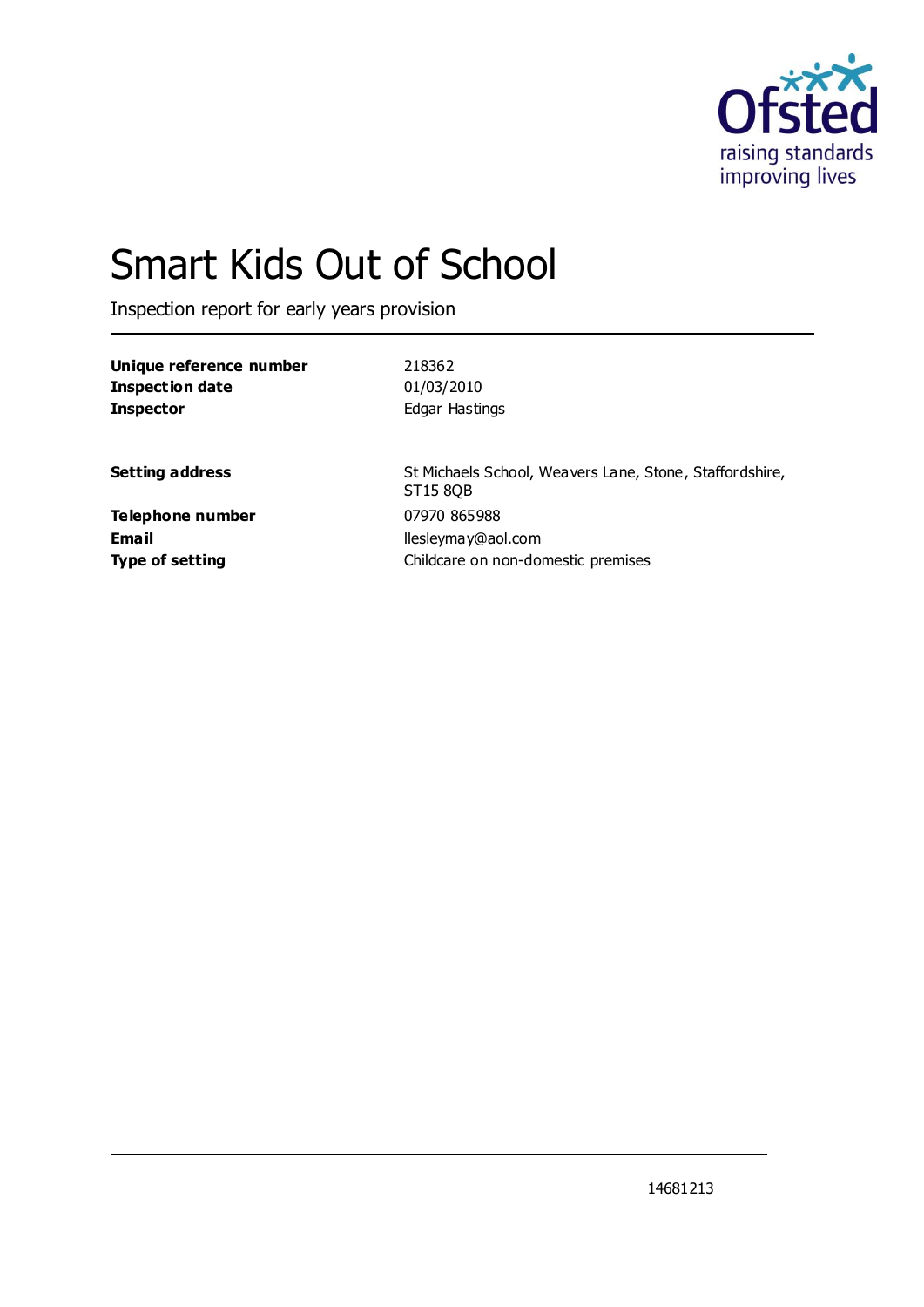The Office for Standards in Education, Children's Services and Skills (Ofsted) regulates and inspects to achieve excellence in the care of children and young people, and in education and skills for learners of all ages. It regulates and inspects childcare and children's social care, and inspects the Children and Family Court Advisory Support Service (Cafcass), schools, colleges, initial teacher training, work-based learning and skills training, adult and community learning, and education and training in prisons and other secure establishments. It rates council children's services, and inspects services for looked after children, safeguarding and child protection.

If you would like a copy of this document in a different format, such as large print or Braille, please telephone 0300 123 1231, or email enquiries@ofsted.gov.uk.

You may copy all or parts of this document for non-commercial educational purposes, as long as you give details of the source and date of publication and do not alter the information in any way.

Royal Exchange Buildings St Ann's Square Manchester M2 7LA

T: 0300 123 1231 Textphone: 0161 618 8524 E: enquiries@ofsted.gov.uk W: [www.ofsted.gov.uk](http://www.ofsted.gov.uk/)

© Crown copyright 2009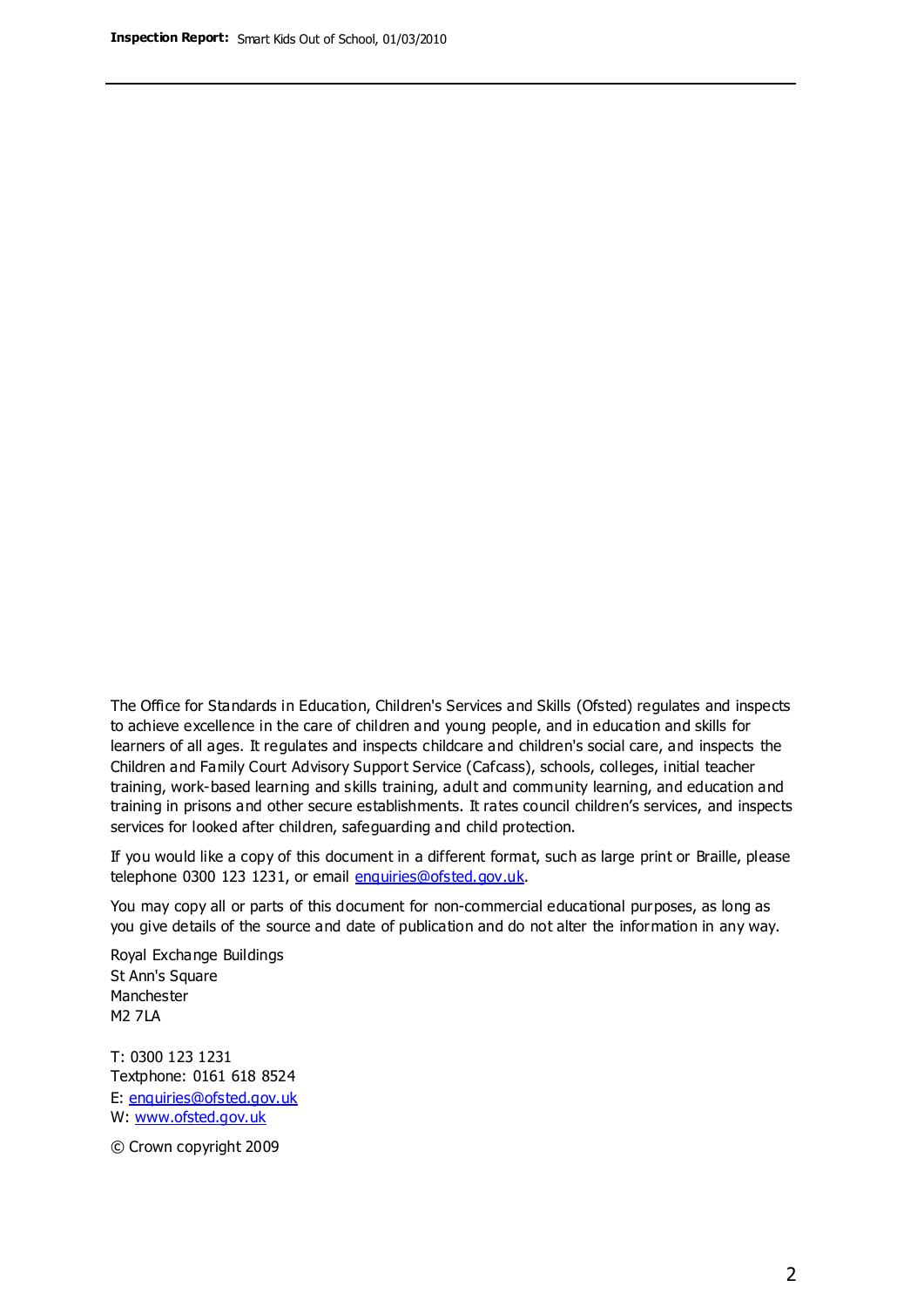#### **Introduction**

This inspection was carried out by Ofsted under Sections 49 and 50 of the Childcare Act 2006 on the quality and standards of the registered early years provision. 'Early years provision' refers to provision regulated by Ofsted for children from birth to 31 August following their fifth birthday (the early years age group). The registered person must ensure that this provision complies with the statutory framework for children's learning, development and welfare, known as the *Early* Years Foundation Stage.

The provider must provide a copy of this report to all parents with children at the setting where reasonably practicable. The provider must provide a copy of the report to any other person who asks for one, but may charge a fee for this service (The Childcare (Inspection) Regulations 2008 regulations 9 and 10).

Children only attend this setting before and/or after the school day and/or during the school holidays. The judgements in this report reflect the quality of early years provision offered to children during those periods.

The setting also makes provision for children older than the early years age group which is registered on the voluntary and/or compulsory part(s) of the Childcare Register. This report does not include an evaluation of that provision, but a comment about compliance with the requirements of the Childcare Register is included in Annex B.

Please see our website for more information about each childcare provider. We publish inspection reports, conditions of registration and details of complaints we receive where we or the provider take action to meet the requirements of registration.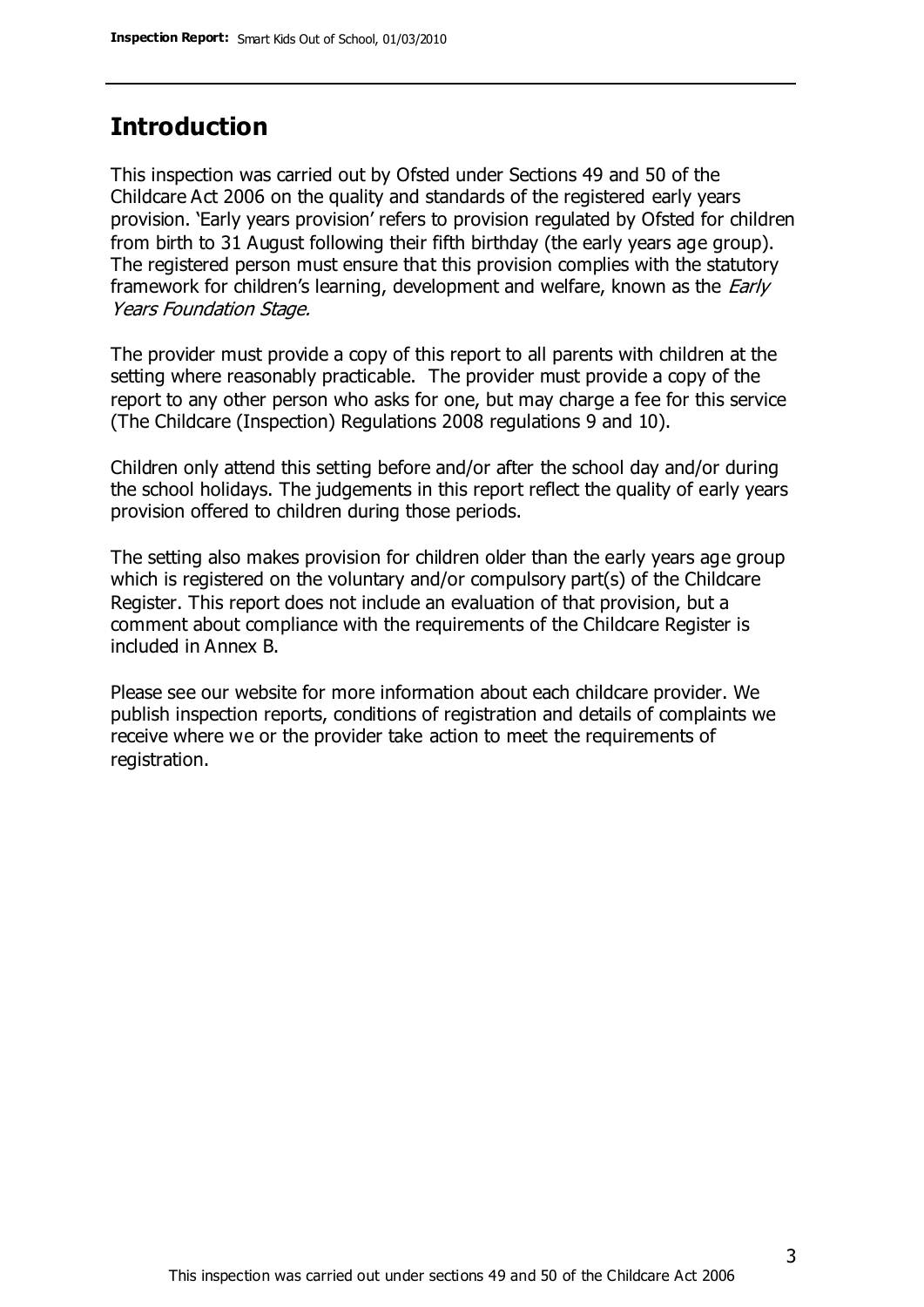# **Description of the setting**

Smart Kids Out of School Club is privately owned and opened in 1997. It operates from a large classroom and hall in St Michael's Primary School in Stone, Staffordshire. The premises are accessible for adults and children who may have disabilities. A maximum of 50 children may attend the setting at any one time. It is open from Monday to Friday from 7.30am to 9.00am and from 3.30pm to 5.30pm during term time only. Children are able to attend for a variety of sessions.

There is access to a safe and secure outside play area. There are currently 56 children aged from three years to 11 years on roll. The club provides care for children attending the school and the local middle school, and supports children with special educational needs and /or disabilities. The setting is on the Early Years Register, and the voluntary and compulsory Childcare Registers. Five staff regularly work with the children and four of the staff hold suitable childcare qualifications to NVQ Level 3. The club has close links with the school.

### **The overall effectiveness of the early years provision**

Overall the quality of the provision is satisfactory.

Overall the quality of the provision was judged to be good. The needs of the children are met and they make good progress in their learning and development. The club knows its children well and is effective in meeting their particular needs, especially those who have special educational needs and/or disabilities. The close links with the school ensures that information is shared to support children's development and to meet their welfare needs. The main issues from the previous inspection have been addressed and there is a satisfactory capacity to maintain continuous improvement.

## **What steps need to be taken to improve provision further?**

To further improve the early years provision the registered person should:

- update recruitment policy to include reference showing how the setting ensures prospective employees are suitable to work with children
- develop assessment procedures in order to identify next steps in learning for the children in the Early Years Foundation Stage
- develop improvement processes to identify and monitor the setting's strengths and areas for further development.

## **The effectiveness of leadership and management of the early years provision**

The leadership and management at Smart Kids Out of School is satisfactory. The key recommendations raised at the last inspection have been addressed. The registration system now shows which children are expected to attend and on which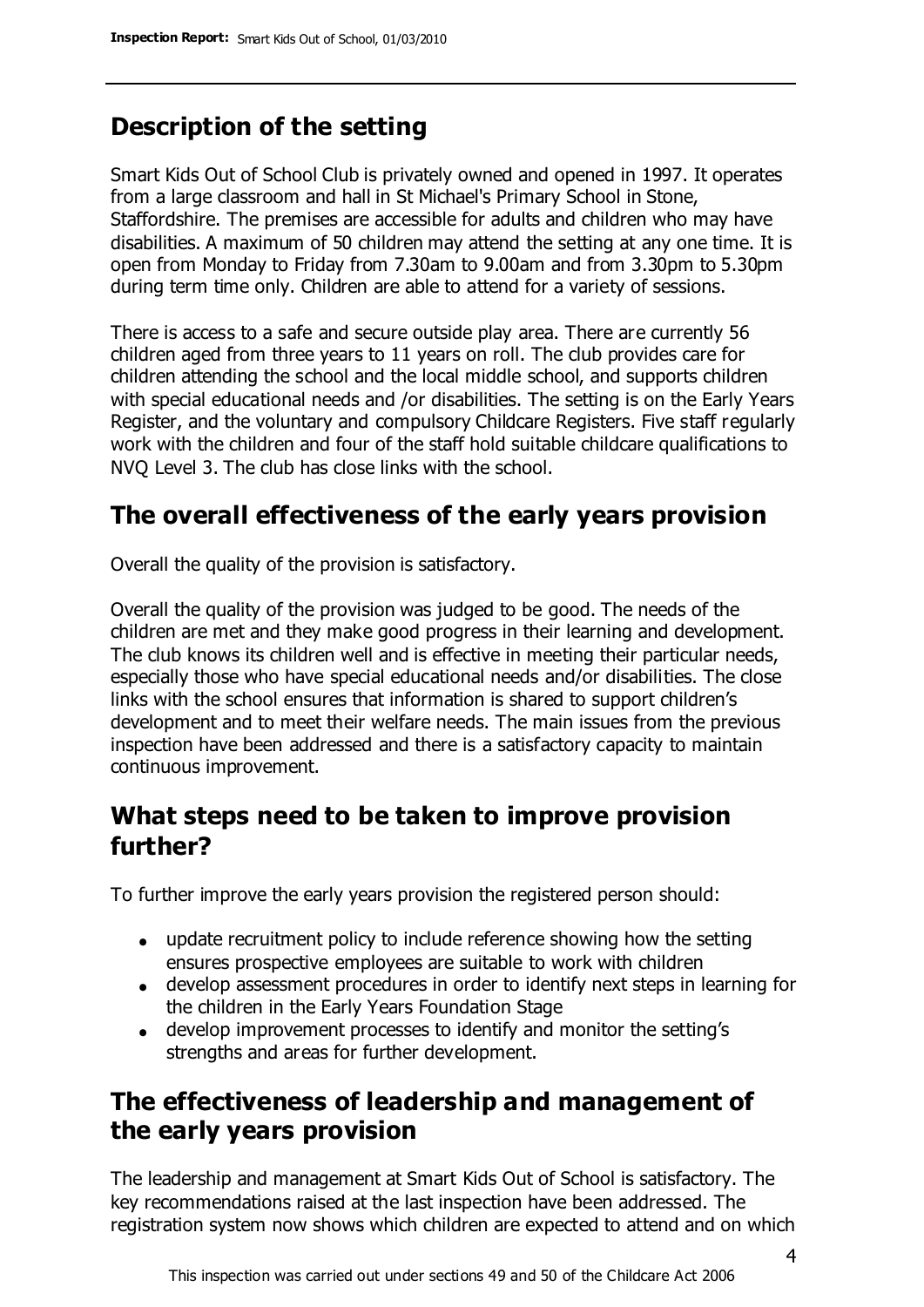days, and the children's registration records now contain emergency contact details. The manager and setting supervisor meet together once a week to discuss and plan activities for the coming week. However, there are no rigorous or strategic systems, formal or informal, in place to identify the setting's strengths and areas for further development, and the process of self-evaluation has not yet been established. Staff are deployed effectively to meet children's needs and good quality resources support their learning and development needs well. The secure outdoor area provides well for children's physical development through the use of the adventure playground facilities and other good quality play equipment. The caring staff ensure they meets the needs of all children and there is good provision to support children with special educational needs and /or disabilities. The promotion of diversity is carried out effectively through weekly topics that reflect different cultural and religious festivals.

There are good safeguarding procedures in place. All staff have been trained in Child Protection and are aware of the settings procedures for reporting concerns. Each member of staff is qualified in paediatric first aid. Accidents are promptly dealt with and reported to parents appropriately. The setting provides a safe and secure environment where children feel safe and know that they are being cared for well. All staff are vetted carefully upon appointment and the relevant checks are carried out, despite the setting's recruitment policy omitting to mention how they satisfy themselves that prospective employees are suitable to work with children. Daily risk assessments are carried out and staff are vigilant in checking up on children' safety. Children learn about keeping themselves safe and using equipment carefully when advised not to walk about using scissors, for example.

Parents say their children enjoy attending the setting because of the opportunities they are given for participating in enjoyable activities, being active and being with their friends. Communication with parents is limited mainly to face to face discussions about children's welfare and progress. Weekly planning is put up on the notice board to keep parents informed about activities that their children will be participating in.

The setting is based within the primary school and so is well placed to have regular communication with the foundation stage staff to exchange information daily on matters relating to the learning or welfare of children in the Early Years Foundation Stage.

## **The quality and standards of the early years provision and outcomes for children**

Children are provided with opportunities to help them make appropriate progress across the areas of learning. The setting uses the Early Years Foundation Stage framework to plan and provide an interesting selection of activities that children can choose to involve themselves in. The children are sometimes involved in the planning process through being asked for suggestions of activities they would like to have provided. Currently, the setting does not assess children's development against the early learning goals and consequently identifying the next steps in learning for children in the Early Years Foundation Stage does not happen.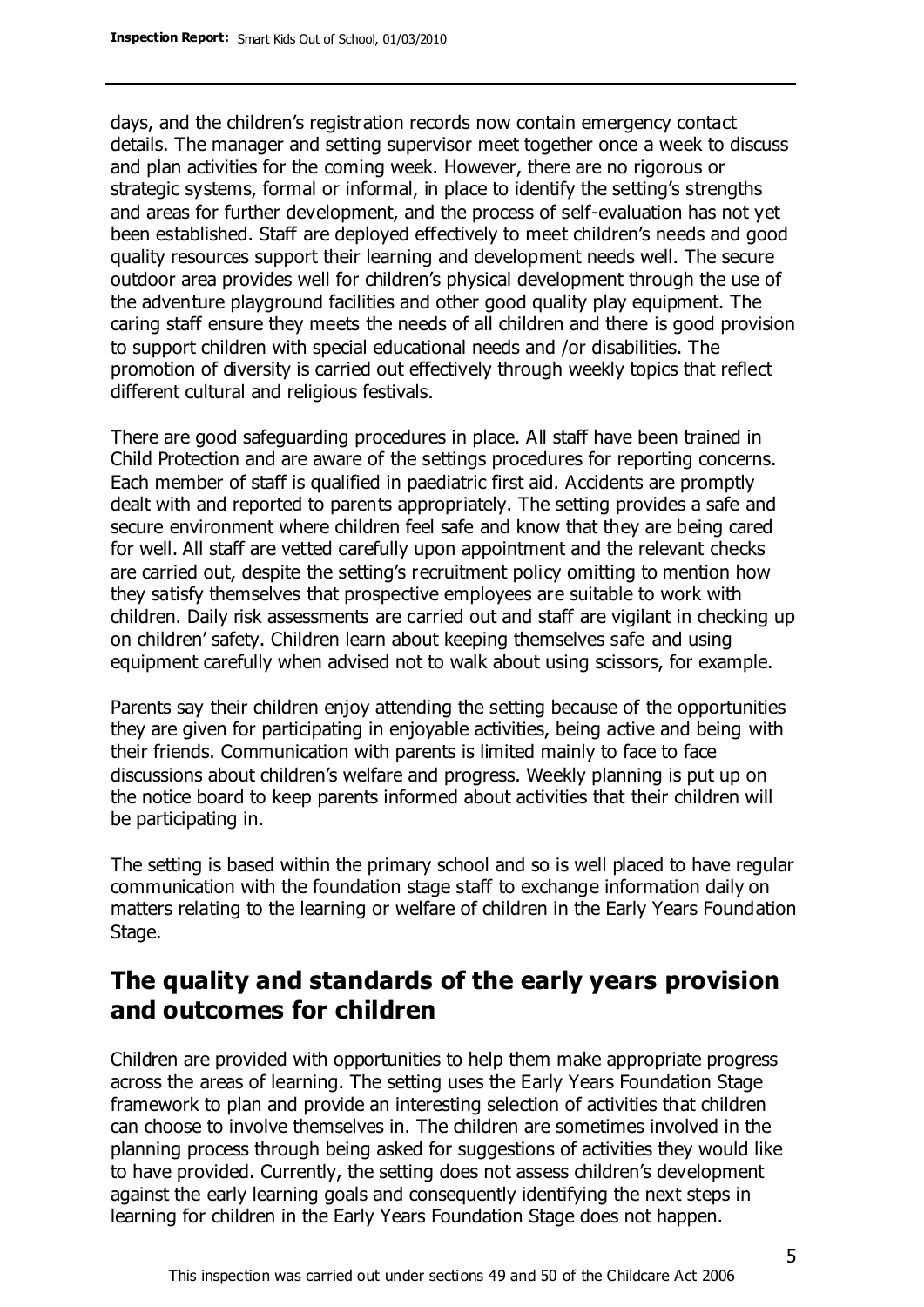Children cooperate well with each other as they engage in playing football or making up imaginary games in role-play. Fine motor and manipulative skills are promoted well through opportunities to engage in creative activities developing mark-making, colouring, and cutting and sticking. Technology skills are developed as children experience opportunities to use battery operated resources that also support their development of letters and sounds. Children's understanding of their local community and the wider world is developed as they engage in making artefacts that represent the Chinese New Year, Bonfire Night and the Nativity. Recently, as part of the Chinese New Year celebrations the children made Chinese lanterns. Staff support children's learning by joining in their games and activities to make them fun and enjoyable, and by being available to talk to individual children who choose to work alone.

The staff have ensured the setting provides a safe and secure environment through minimising risks and encouraging children to become aware of their own personal safety and that of others in the club through basic rules. Good hygiene procedures are followed and children understand the need for regular hand washing before eating and after engaging in messy activities. The promotion of healthy eating ensures the children are developing an understanding of a healthy lifestyle as they talk about which foods are good for them. Children are able to enjoy regular outdoor play when the weather is fine. Children make new friends and play together co-operatively in a mutually supportive way. Behaviour is very good and children respond very positively to instructions and advice from adults, and help to put equipment away after use. Independence is fostered well and children take responsibility for washing up their own cups and plates after snack time. Children demonstrate self-confidence as they engage adults in conversation, and their personal and social skills are developing well. These will support them well in the future as they move on through the education system.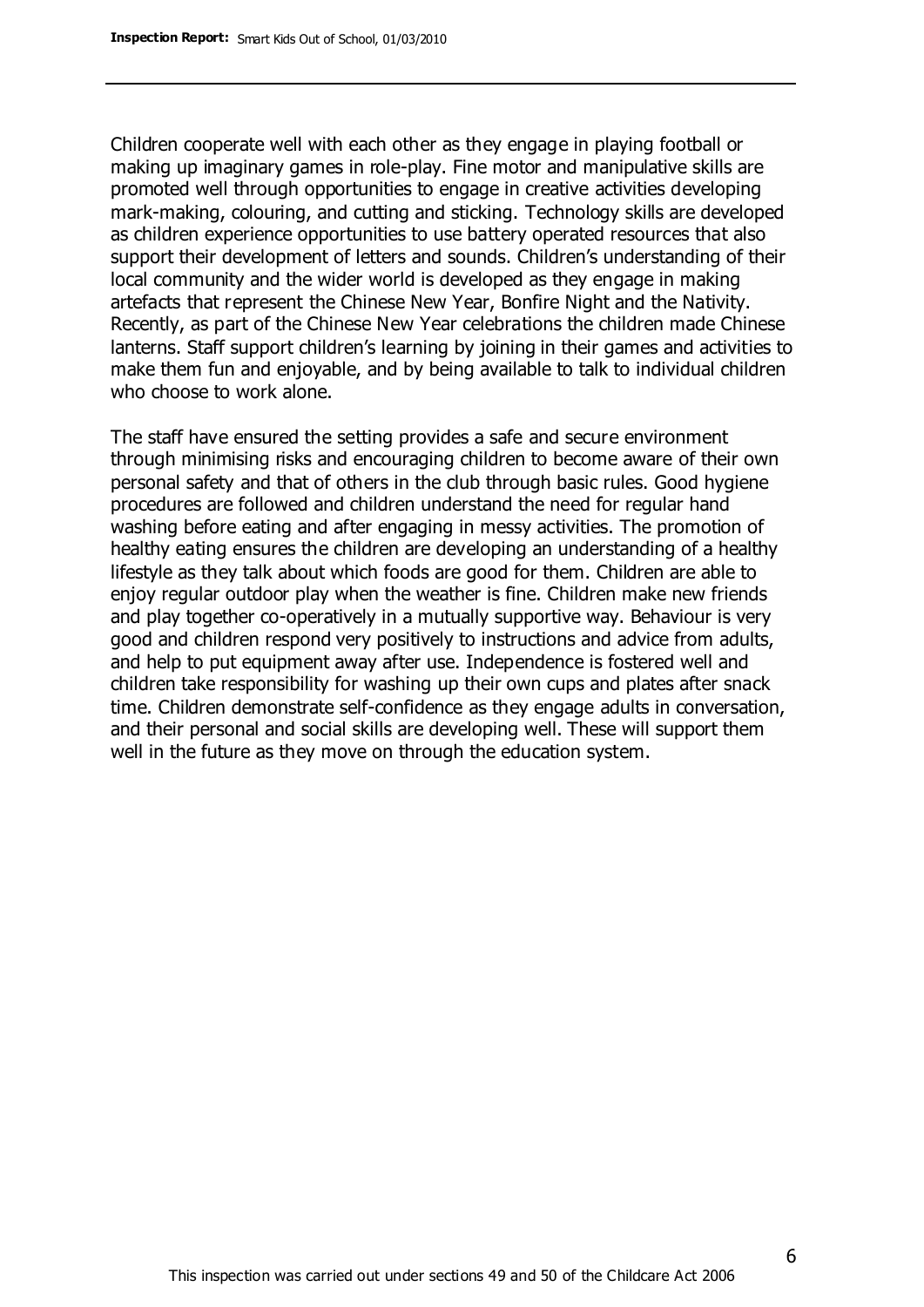# **Annex A: record of inspection judgements**

#### **The key inspection judgements and what they mean**

Grade 1 is Outstanding: this aspect of the provision is of exceptionally high quality Grade 2 is Good: this aspect of the provision is strong Grade 3 is Satisfactory: this aspect of the provision is sound Grade 4 is Inadequate: this aspect of the provision is not good enough

#### **The overall effectiveness of the early years provision**

| How well does the setting meet the needs of the<br>children in the Early Years Foundation Stage? |  |
|--------------------------------------------------------------------------------------------------|--|
| The capacity of the provision to maintain continuous                                             |  |
| improvement                                                                                      |  |

#### **The effectiveness of leadership and management of the early years provision**

| How effectively is the Early Years Foundation Stage led           |   |
|-------------------------------------------------------------------|---|
| and managed?                                                      |   |
| The effectiveness of leadership and management in embedding       |   |
| ambition and driving improvement                                  |   |
| The effectiveness with which the setting deploys resources        |   |
| The effectiveness with which the setting promotes equality and    |   |
| diversity                                                         |   |
| The effectiveness of safeguarding                                 |   |
| The effectiveness of the setting's self-evaluation, including the | 3 |
| steps taken to promote improvement                                |   |
| The effectiveness of partnerships                                 |   |
| The effectiveness of the setting's engagement with parents and    |   |
| carers                                                            |   |

#### **The quality of the provision in the Early Years Foundation Stage**

The quality of the provision in the Early Years Foundation Stage  $\vert$  2

#### **Outcomes for children in the Early Years Foundation Stage**

| <b>Outcomes for children in the Early Years Foundation</b>    |  |
|---------------------------------------------------------------|--|
| <b>Stage</b>                                                  |  |
| The extent to which children achieve and enjoy their learning |  |
| The extent to which children feel safe                        |  |
| The extent to which children adopt healthy lifestyles         |  |
| The extent to which children make a positive contribution     |  |
| The extent to which children develop skills for the future    |  |

Any complaints about the inspection or report should be made following the procedures set out in the guidance available from Ofsted's website: www.ofsted.gov.uk